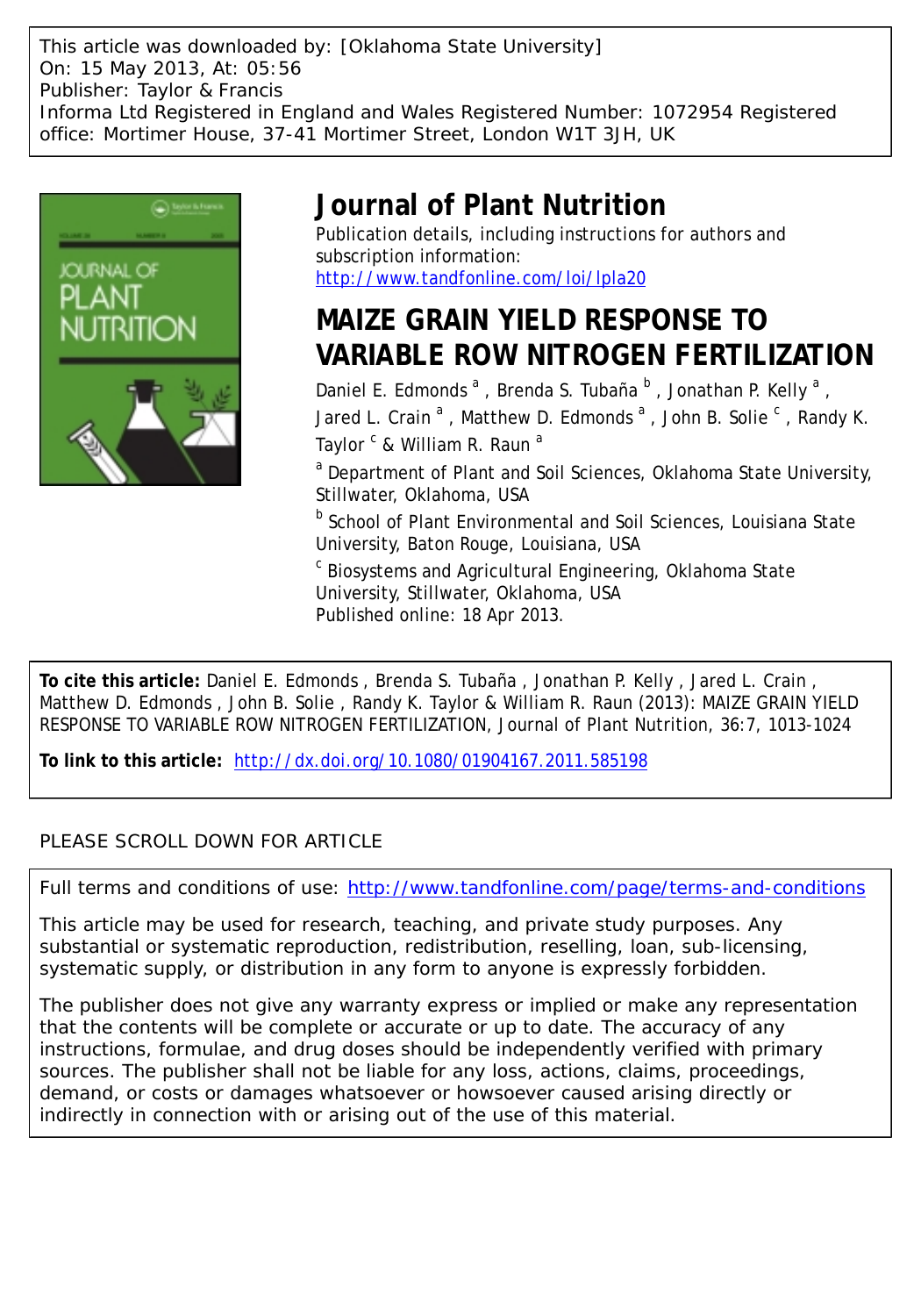

*Journal of Plant Nutrition*, 36:1013–1024, 2013 Copyright © Taylor & Francis Group, LLC ISSN: 0190-4167 print / 1532-4087 online DOI: 10.1080/01904167.2011.585198

### **MAIZE GRAIN YIELD RESPONSE TO VARIABLE ROW NITROGEN FERTILIZATION**

#### **Daniel E. Edmonds,<sup>1</sup> Brenda S. Tubana, ˜ <sup>2</sup> Jonathan P. Kelly,<sup>1</sup> Jared L. Crain,<sup>1</sup> Matthew D. Edmonds,<sup>1</sup> John B. Solie,<sup>3</sup> Randy K. Taylor,<sup>3</sup> and William R. Raun1**

<sup>1</sup>*Department of Plant and Soil Sciences, Oklahoma State University, Stillwater, Oklahoma, USA* <sup>2</sup>*School of Plant Environmental and Soil Sciences, Louisiana State University, Baton Rouge, Louisiana, USA* <sup>3</sup>*Biosystems and Agricultural Engineering, Oklahoma State University, Stillwater, Oklahoma, USA*

 $\Box$  *Crop yields are affected by the rate and method of nitrogen (N) fertilizer application. This study was conducted to determine the effects of applying variable N rates by row on maize grain yields. The effects of variable rates and row application were investigated at the R.L. Westerman Irrigation Research Facility near Stillwater, Oklahoma on a Port-Oscar silt loam (fine-silty, mixed, super active, thermic Cumulic Haplustolls) and at Hennessey, Oklahoma on a Bethany silt loam (fine, mixed, thermic Pachic Paleustolls). For 2005 that was characterized by high yields, significant yield differences occurred in non-fertilized rows adjacent to N (67, 100, 134 kg N ha*−*<sup>1</sup> ) fertilized rows, but not when adjacent to low N [34 and 67 (some cases) kg N ha*−*<sup>1</sup> ]. In 2006, which had a dry growing season, grain yields were significantly lower than those produced in 2005. With few exceptions, rows receiving N did not produce significantly higher yields in 2006. In 2007, trends were similar to those observed in 2005. Excluding 2006, all site-years showed a significant reduction in yield when N fertilizer was not applied to each row. In order to maximize corn grain yields, N fertilizer should be applied by row, while alternate row N application should be avoided.*

**Keywords:** corn, precision agriculture, soil fertility

#### **INTRODUCTION**

Maize is an important crop grown as food for humans and feed for livestock in the United States and the world. Under current production,

Received 21 April 2009; accepted 1 February 2011.

Address correspondence to William R. Raun, 044 Ag. Hall, Department of Plant and Soil Sciences, Oklahoma State University, Stillwater, OK 74078, USA. E-mail: bill.raun@okstate.edu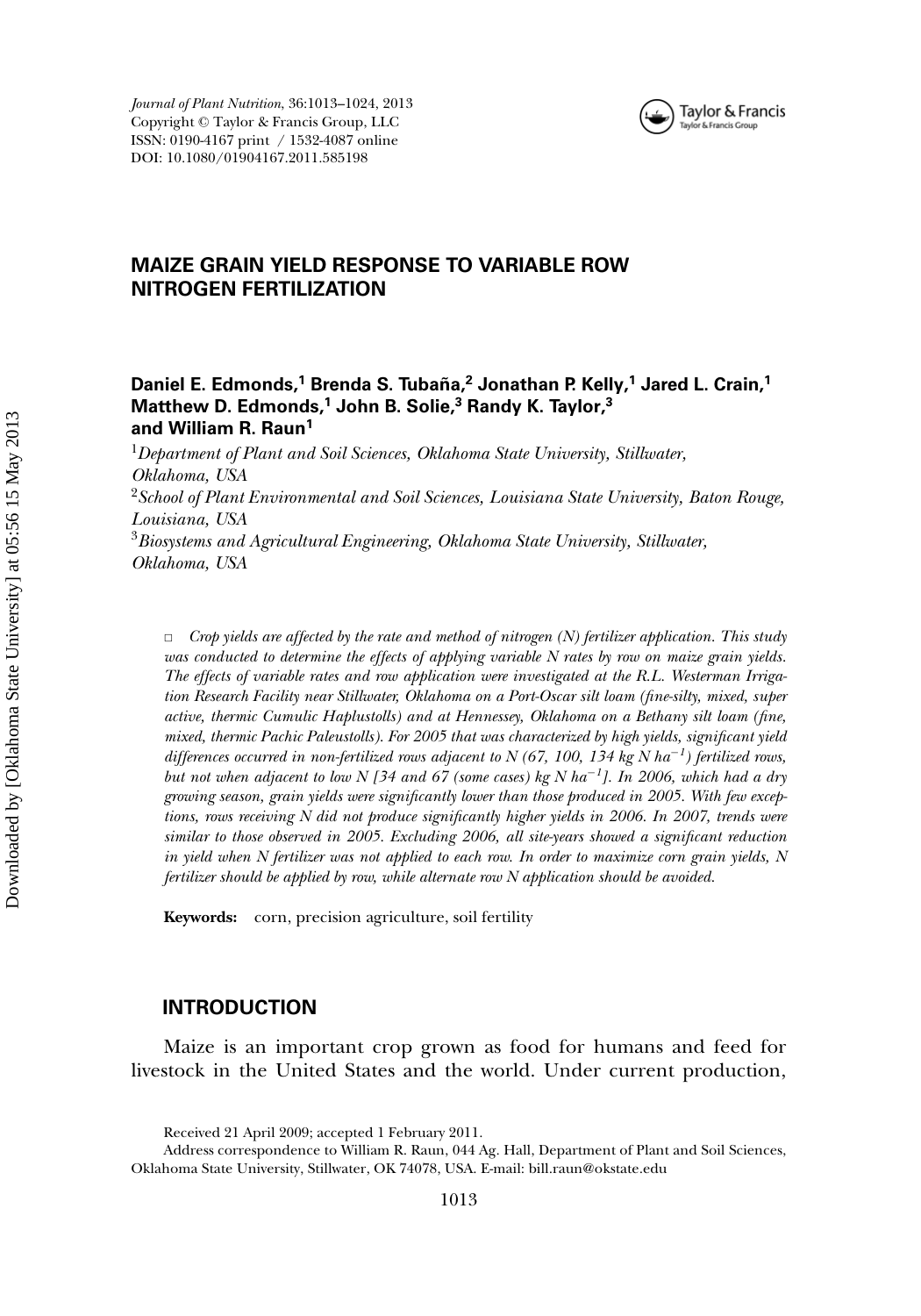maize is the largest crop produced in the world with 695,228,280 metric tons (MT) produced in 2006 (FAO, 2007). For 2006, production in the United States (U.S.) was 267,598,000 MT, placing maize as the largest crop grown in the U.S. (FAO, 2007). Compared to 1996, these values represent an increase in maize production of 105,768,241 MT (18%) and  $234,527,008$  MT  $(14%)$  in the world and the U.S., respectively. Production increases can be attributed to increased land under maize cultivation in the world, higher yields per land area (FAO, 2007), improved hybrids, management, and fertilization strategies (Pingali, 2000). Because of the importance of maize in the U.S. and the world, it is important to evaluate production inputs, i.e., fertilizer, irrigation, pesticide applications, etc., that may increase yield or decrease the cost of production. After water, nitrogen (N) fertilizer is considered to be the most limiting factor for cereal crop production, including maize. The fertilizer component that plants require in greatest amounts and whose availability often limits plant productivity is N (Bloom et al., 2003). In addition, the greatest competition between plants is usually for N, and thus it is the major nutrient input farmers utilize to increase crop yield (Patterson, 1995; Raun and Johnson, 1999).

The importance of N fertilizer placement varies with crop yield potential, soil N level, the amount and timing of rainfall, tillage system, and environmental conditions (Blackshaw et al., 2002). With such influential factors, placing N fertilizer in the fertilization zone at the correct rate and optimum time should limit the impact of each input feature. As a result, nitrogen use efficiency (NUE) would be expected to increase through the appropriate placement of N fertilizer through split applications (Lehrsch et al., 2000). For maize, N fertilization occurs on a variety of scales – surface broadcasting, sidedressing between rows, banding, knife injection, etc. – for preplant, starter, and topdressing applications. Of the various application methods, banding and sidedressing are particularly advantageous when producing maize in N depleted soils; however, if adequate N is present in the soil as a starter fertilizer for growth through mid-season, then 100 percent of the additional N fertilizer needed, applied as a sidedress application, may increase NUE and yield (Lehrsch et al., 2000). Banding resolution of N in maize, i.e., every row, between row, every other row, etc. has been shown to be satisfactory in producing no reduction in yield by applying N in the middle of every other row instead of every inter-row (Durst and Beegle, 1999; Hefner and Tracy, 1995; Murrell, 2006; Lehrsch et al., 2000; Stecker, 1993; Vitosh et al., 1995). Durst and Beegle (1999) and Stecker (1993) considered this application best practiced as a sidedress application when maize rows are visible so that the bands of N can be precisely placed between the rows to eliminate the potential decline in yield to the row furthest from the N source. However, this is contradictory to work by others.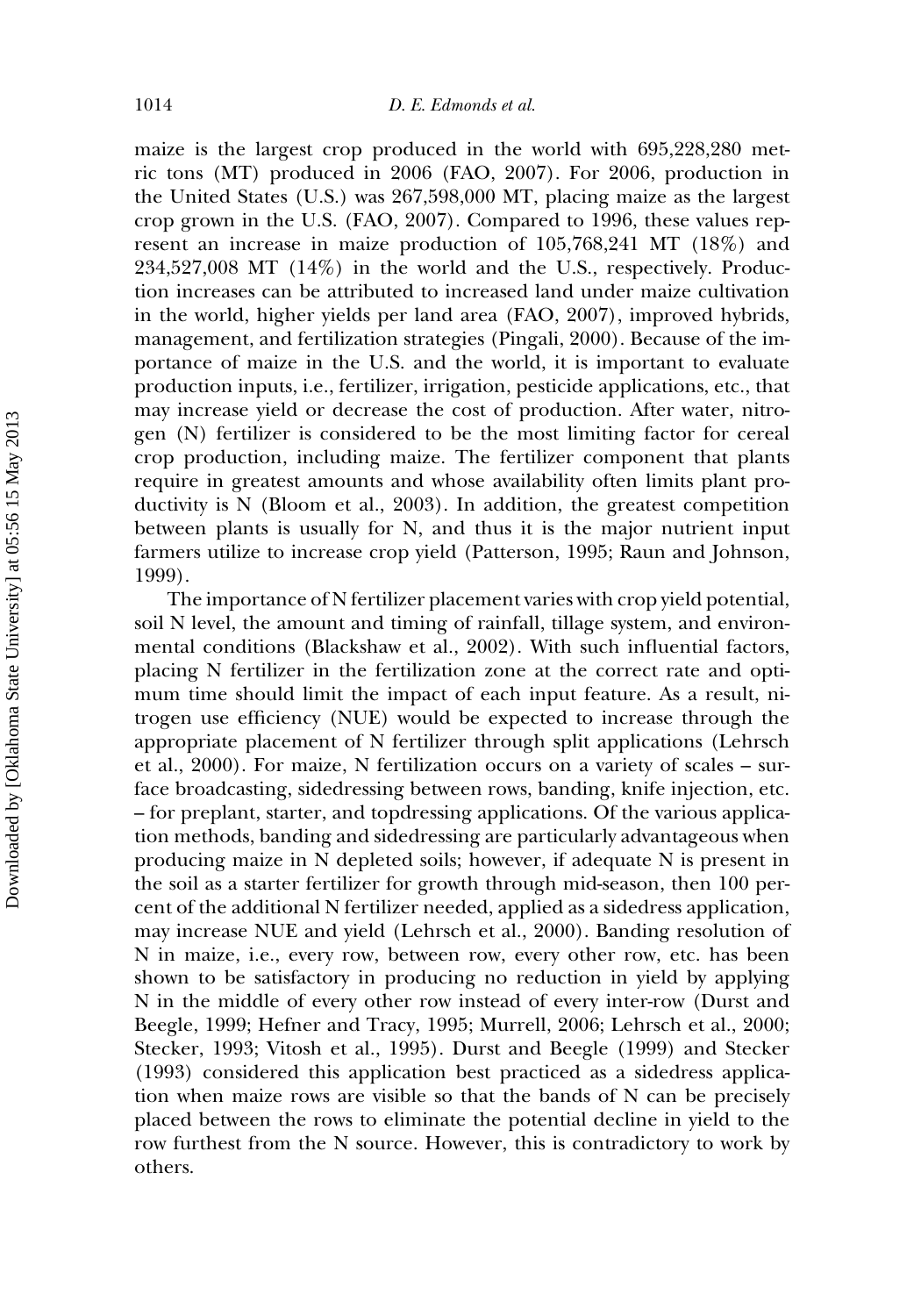|            |      |      |                                                                             | $mg \text{ kg}^{-1}$                                                                                |      |     |
|------------|------|------|-----------------------------------------------------------------------------|-----------------------------------------------------------------------------------------------------|------|-----|
| Location   | Year | pН   | $NH_4-N$                                                                    | $NO_3-N$                                                                                            |      | K   |
| <b>LCB</b> | 2005 | 5.54 | 22.6                                                                        | 3.8                                                                                                 | 33.6 | 129 |
|            |      |      |                                                                             | Classification: Port-Oscar silt loam (fine-silty, mixed, super active, thermic Cumulic Haplustolls) |      |     |
| <b>HEN</b> | 2007 | 5.26 | 2.03                                                                        | 3.2                                                                                                 | 63.1 | 391 |
|            |      |      | Classification: Bethany silt loam (fine, mixed, thermic Pachic Paleustolls) |                                                                                                     |      |     |

**TABLE 1** Initial soil test results (0–15 cm) for LCB 2005 and HEN 2007

<sup>∗</sup>pH - 1:1 soil:water; P and K - Mehlich III; NH4-N and NO3-N - 2 M KCl extraction.

In maize, N is predominantly used by the individual row to which it is applied when spatial diversity is minimized near the point of application (Johnson and Kurtz, 1974; Jokela and Randall, 1987; Sanchez et al., 1987; Blaylock et al., 1990). Further studies conducted in Iowa, U.S. showed labeled N was recovered chiefly by the row to which it was applied with little N recovery observed in either adjacent maize row, suggesting that maize derives little of its N from that applied to adjacent rows (Ghaffarzadeh et al., 1998). From a logical standpoint, this makes sense because the roots of a maize plant occupy a relatively small area in comparison to the width of a normal row spacing of 0.76 m.

Spatially and temporally, N in the soil is extremely heterogeneous (Miller and Cramer, 2004; Raun et al., 2002). Various studies have indicated that N is primarily recovered by the maize row to which it is applied and therefore, row-by-row precision applications of N fertilizer (Ghaffarzadeh et al., 1998) or finer resolutions, i.e., by plant N fertilizer application, seem to be an appropriate management tool for improving NUE, increasing yield, reducing input costs, lowering the risk of potential N losses, and the detrimental impacts to the environment caused by excess N applications.

The objective of this study was to determine maize (*Zea mays* L.) grain yield response to variable row N fertilization at varying rates when liquid N fertilizer was placed at the base of each maize row.

#### **MATERIALS AND METHODS**

Experimental sites were established at the R. L. Westerman Irrigation Research Center at Lake Carl Blackwell (LCB), west of Stillwater, OK, in 2005 and at Hennessey (HEN), OK in 2007. Initial soil test results (0–15 cm) for each location are reported in Table 1. Each site was planted to maize (*Zea mays* L.), using Pioneer<sup>®</sup> 33B51 (2005 and 2006; Pioneer, Johnston, IA, USA) and DeKalb $^{\circledR}$  DKC 66–23 (2007) at LCB and DeKalb $^{\circledR}$  50–20 at HEN. The irrigated site was planted at a population of 79,000 seeds ha<sup>-1</sup> for all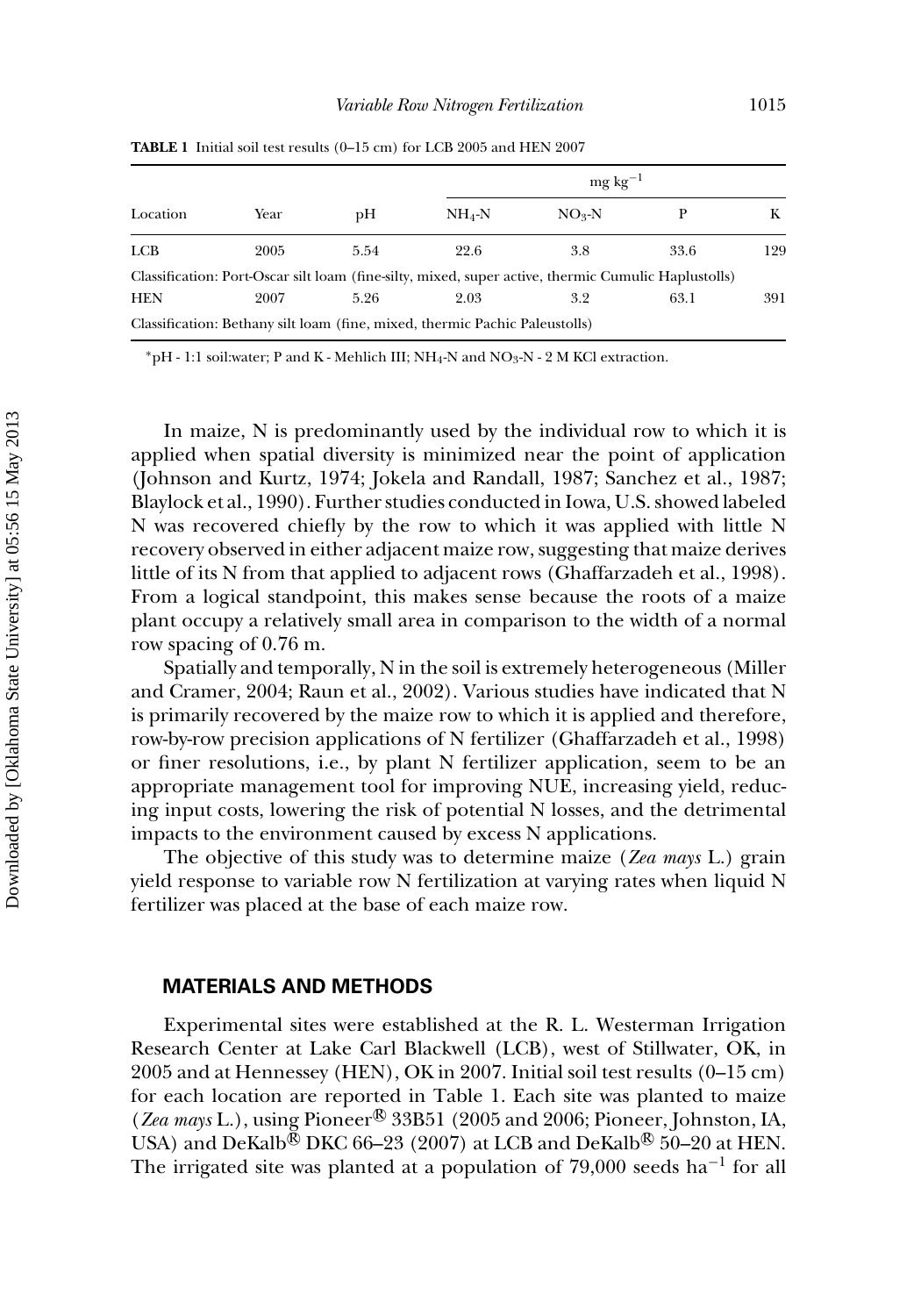| Treatment |        | Sidedress application<br>$kg N ha^{-1}$ |                |          |       |       |        |  |  |  |
|-----------|--------|-----------------------------------------|----------------|----------|-------|-------|--------|--|--|--|
|           | Border | Row <sub>1</sub>                        | Row 2          | Row 3    | Row 4 | Row 5 | Border |  |  |  |
|           | 134    | 134                                     | 134            | $\Omega$ |       | 0     |        |  |  |  |
| 2         | 100    | 100                                     | 100            |          |       |       |        |  |  |  |
| 3         | 67     | 67                                      | 67             |          |       |       |        |  |  |  |
| 4         | 34     | 34                                      | 34             |          |       |       |        |  |  |  |
| 5         | 134    | 134                                     | $\Omega$       |          |       |       |        |  |  |  |
| 6         | 134    | 134                                     | 34             |          |       |       |        |  |  |  |
|           | 134    | 134                                     | 67             |          |       |       |        |  |  |  |
| 8         | $_{0}$ | 0                                       | 67             |          |       |       |        |  |  |  |
| 9         |        | 0                                       | 0              |          |       |       |        |  |  |  |
| 10        | 134    | 134                                     | 134            | 134      | 134   |       |        |  |  |  |
| 11        | 134    | 134                                     | $\overline{0}$ | 134      | 0     | 0     |        |  |  |  |

**TABLE 2** Treatment structure employed for N row study at Lake Carl Blackwell 2005 and 2006 on resultant maize grain yields

years and the rainfed Hennessey site was planted at a population of 53,100 seeds ha<sup> $-1$ </sup>. Both sites were planted with a row spacing of 0.76 m.

The study consisted of 11 treatments arranged in a completely randomized block design with three replications (LCB 2005 and 2006) and modified for the 2007 season to 11 treatments arranged in a completely randomized design consisting of three replications in four ranges. The treatment structure employed at LCB for 2005 and 2006 (Table 2) was modified slightly in 2007 (Table 3) to allow for better interpretation of change in yield and influence of N fertilizer applied to specific rows and its lateral movement, if any. Plots were 3 meters long by seven rows (0.76 m row spacing). Nineteen

| Treatment | Sidedress application<br>$kg N ha^{-1}$ |                  |              |          |          |          |        |  |  |  |
|-----------|-----------------------------------------|------------------|--------------|----------|----------|----------|--------|--|--|--|
|           | Border                                  | Row <sub>1</sub> | Row 2        | Row 3    | Row 4    | Row 5    | Border |  |  |  |
|           | 134                                     | 134              | 134          | $\Omega$ | $\Omega$ | $\Omega$ |        |  |  |  |
| 2         | 100                                     | 100              | 100          |          |          |          |        |  |  |  |
| 3         | 67                                      | 67               | 67           | 0        | $^{(1)}$ |          |        |  |  |  |
| 4         | 34                                      | 34               | 34           | 0        | 0        |          |        |  |  |  |
| 5         | 134                                     | 134              | $\Omega$     | 0        | 0        |          |        |  |  |  |
| 6         | 134                                     | 134              | 34           |          |          |          |        |  |  |  |
|           | 134                                     | 134              | 67           | 0        | 0        |          |        |  |  |  |
| 8         | 67                                      | 67               | $\Omega$     | 67       |          |          |        |  |  |  |
| 9         | $\theta$                                | $\theta$         | 0            | $\theta$ | 0        |          |        |  |  |  |
| 10        | 134                                     | 134              | 134          | 134      | 134      |          |        |  |  |  |
| 11        | 134                                     | 134              | $\mathbf{0}$ | 134      | $\theta$ |          |        |  |  |  |

**TABLE 3** Treatment structure employed for N row study at Lake Carl Blackwell, and Hennessey, 2007 on resultant maize grain yields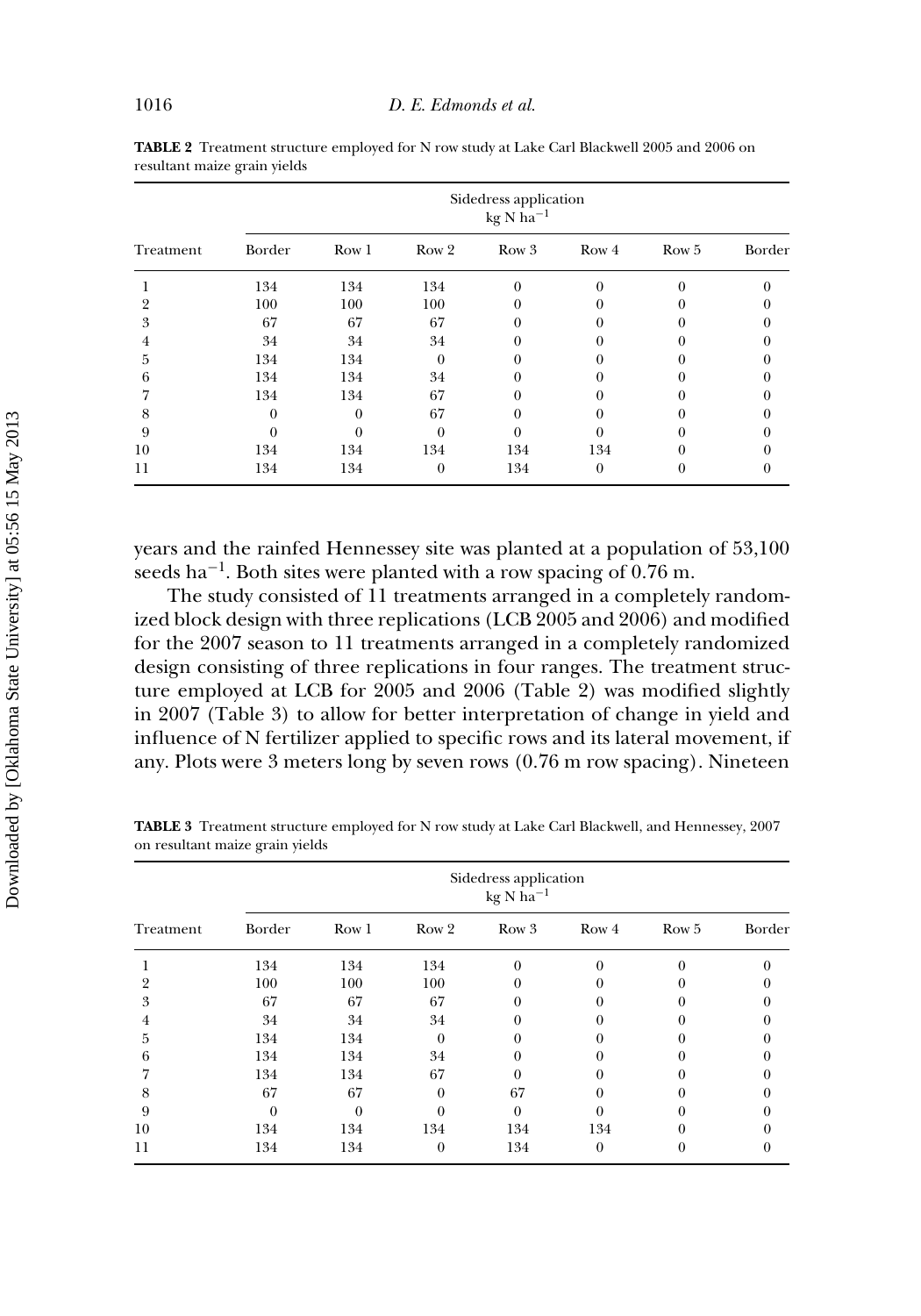

**FIGURE 1** Nitrogen fertilization placement employed for this study to determine maize grain yield response to variable row N fertilization (Color figure available online).

liters ha−<sup>1</sup> of 10-15-0 starter liquid fertilizer was applied at planting at the irrigated site for 2006 and 2007. No starter or pre-plant fertilizer was applied at the rain-fed site. Top-dress N rates of 34, 67, 100, and 134 kg N ha<sup>-1</sup> were applied at V6–V8 growth stages to the base of individual rows (Figure 1) based on treatment structure. The V6–V8 growth stages are known as the time when the tassel/growing point comes above the soil surface and corresponding rapid growth of the plant, ear shoot initiation, and kernel row determination (Hanway, 1963). Syringes were used to apply the N fertilizer at the base of the plant in each fertilized row.

At harvest, ears from each plant of the first five rows (2005 and 2006) and the five middle rows (2007) in each plot were hand harvested. The ear weight (grain on cob) of each row was recorded. Ears were dried at 75◦C for seven days using a forced air drying oven, re-weighed, and ears shelled using a hand mechanical sheller. Grain weight for each row was recorded. Statistical analysis at the 0.05 probability level, using Duncan's Multiple Range Test was performed using SAS (SAS Institute, Cary, NC, USA).

#### **RESULTS**

At LCB, in 2005, significant yield differences occurred in non-fertilized rows adjacent to mid to higher N fertilized rows receiving 67, 100, or 134 kg N ha<sup>-1</sup>; lower rates of 34 and 67 (some cases) kg N ha<sup>-1</sup> did not result in significant yield differences in adjacent rows receiving no N (Table 4). For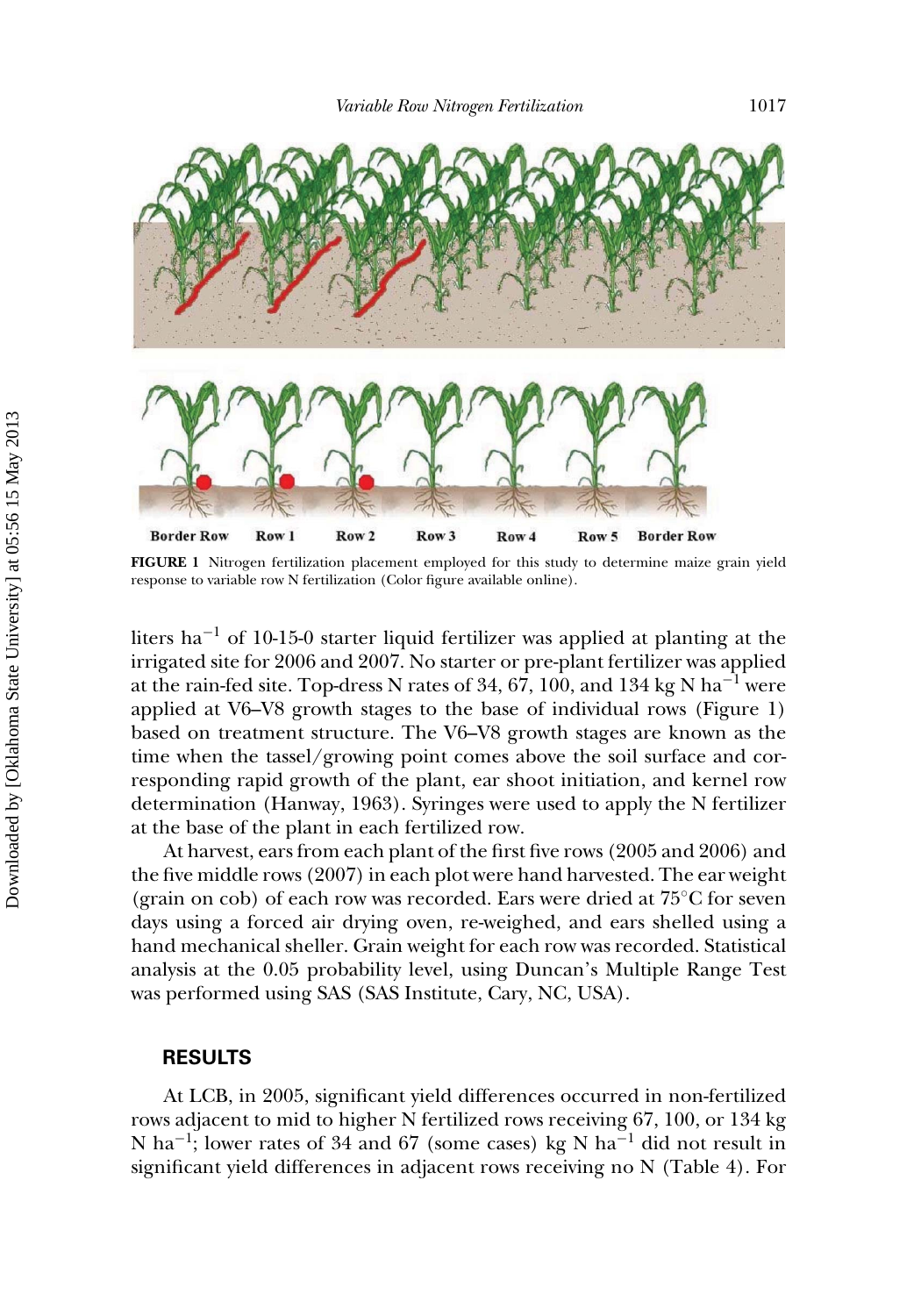| <b>Treatment means</b><br>by row |            |                  |                 | Grain yield<br>$mg$ ha <sup><math>-1</math></sup> |                  |                  |                  |
|----------------------------------|------------|------------------|-----------------|---------------------------------------------------|------------------|------------------|------------------|
| Year                             | <b>LOC</b> | TRT              | Border row      | Row 1                                             | Row <sub>2</sub> | Row 3            | Row 4            |
| 2005                             | <b>LCB</b> | 1                | 12.4            | 11.6                                              | 10.3             | $7.4a$ , b       | 5.6a, b, c       |
|                                  |            | $\,2\,$          | 10.2            | 10.5                                              | 11.0             | 7.3c             | 7.5c             |
|                                  |            | $\overline{3}$   | 10.5            | 10.3                                              | 8.7              | 6.8a, b          | 6.0a, b          |
|                                  |            | $\overline{4}$   | 8.4             | 8.3                                               | 8.4              | 7.9              | 7.9              |
|                                  |            | $\overline{5}$   | $\!\!\!\!\!8.8$ | 8.5                                               | 5.3a             | 5.6              | 5.6              |
|                                  |            | 6                | 13.0            | 13.0                                              | 9.5a, b          | 8.5a, b          | 8.5a, b          |
|                                  |            | 7                | 11.1            | 11.6                                              | 9.1              | $7.4a$ , b       | 7.1 a, b         |
|                                  |            | $\,$ 8 $\,$      | 6.1             | 5.7                                               | 8.6              | 6.2              | 6.3              |
|                                  |            | 9                | 9.4             | 8.7                                               | 9.9              | 9.2              | 9.8              |
|                                  |            | 10               | 11.1            | 11.0                                              | 9.4              | 10.3             | 11.3             |
|                                  |            | 11               | 12.3            | 12.0                                              | 9.6              | 11.3             | 8.2a, b          |
| 2006                             | LCB        | $\mathbf{1}$     | 7.8             | 5.2a                                              | 4.7a             | 4.7a             | 5.9              |
|                                  |            | $\,2$            | 6.0             | 4.6                                               | 4.2              | 3.3a             | 4.8              |
|                                  |            | $\boldsymbol{3}$ | 5.0             | 4.6                                               | 3.4              | 3.6              | 3.6              |
|                                  |            | $\overline{4}$   | 3.2             | 3.1                                               | 3.1              | 2.4              | $3.0\,$          |
|                                  |            | $\overline{5}$   | 3.4             | 3.8                                               | 3.0              | 3.0              | 3.1              |
|                                  |            | $\,6\,$          | 4.5             | 4.0                                               | 3.9              | 3.7              | 3.6              |
|                                  |            | $\overline{7}$   | 7.3             | 5.7                                               | 5.4              | 5.3              | 4.6a             |
|                                  |            | 8                | 5.3             | 4.9                                               | 4.0              | 4.0              | 5.1              |
|                                  |            | 9                | 4.0             | 4.7                                               | 5.1              | 4.4              | 4.4              |
|                                  |            | 10               | 5.3             | 5.8                                               | 6.4              | 5.1              | 5.5              |
|                                  |            | 11               | 4.9             | 7.0                                               | 4.7 <sub>b</sub> | 4.4 <sub>b</sub> | 4.6 <sub>b</sub> |

**TABLE 4** Treatment mean grain yields for LCB, 2005 and 2006 (See Table 2 for treatment structure)

Means in a row followed by a letter indicate significantly different means at the 0.05 probability level using Duncan's multiple range test in the following manner: a - to border row, b - to row 1, c - to row 2.

each treatment, fertilized rows produced higher yields than non-fertilized rows even though this difference in yield was not always significant.

Differences in yield by row can be attributed to the rate of N received by each row. When the first three rows received N and the next two rows received no N (Table 2), the resultant grain yields showed differences between fertilized and non-fertilized rows. In each case, the fertilized rows produced yields that were not significantly different from each other; however, the yield of the fertilized row adjacent to the non-fertilized row was depressed from that of the other two fertilized rows. The yield of the last fertilized row in the sequence was not significantly different than the non-fertilized rows, but the non-fertilized rows were significantly different compared to the first fertilized rows in the sequence (Table 4). In each scenario, the fertilized row's yield depression may be attributed to competition from the adjacent non-fertilized row, indicating some lateral movement of N fertilizer.

In the case of one row receiving N (67 kg N ha<sup>-1</sup>) and the two adjacent rows on either side receiving no N, the fertilized row produced a higher grain yield, indicating the benefit of N fertilizer (Table 2). However, the increase in yield was not significantly different than the yields of rows receiving no N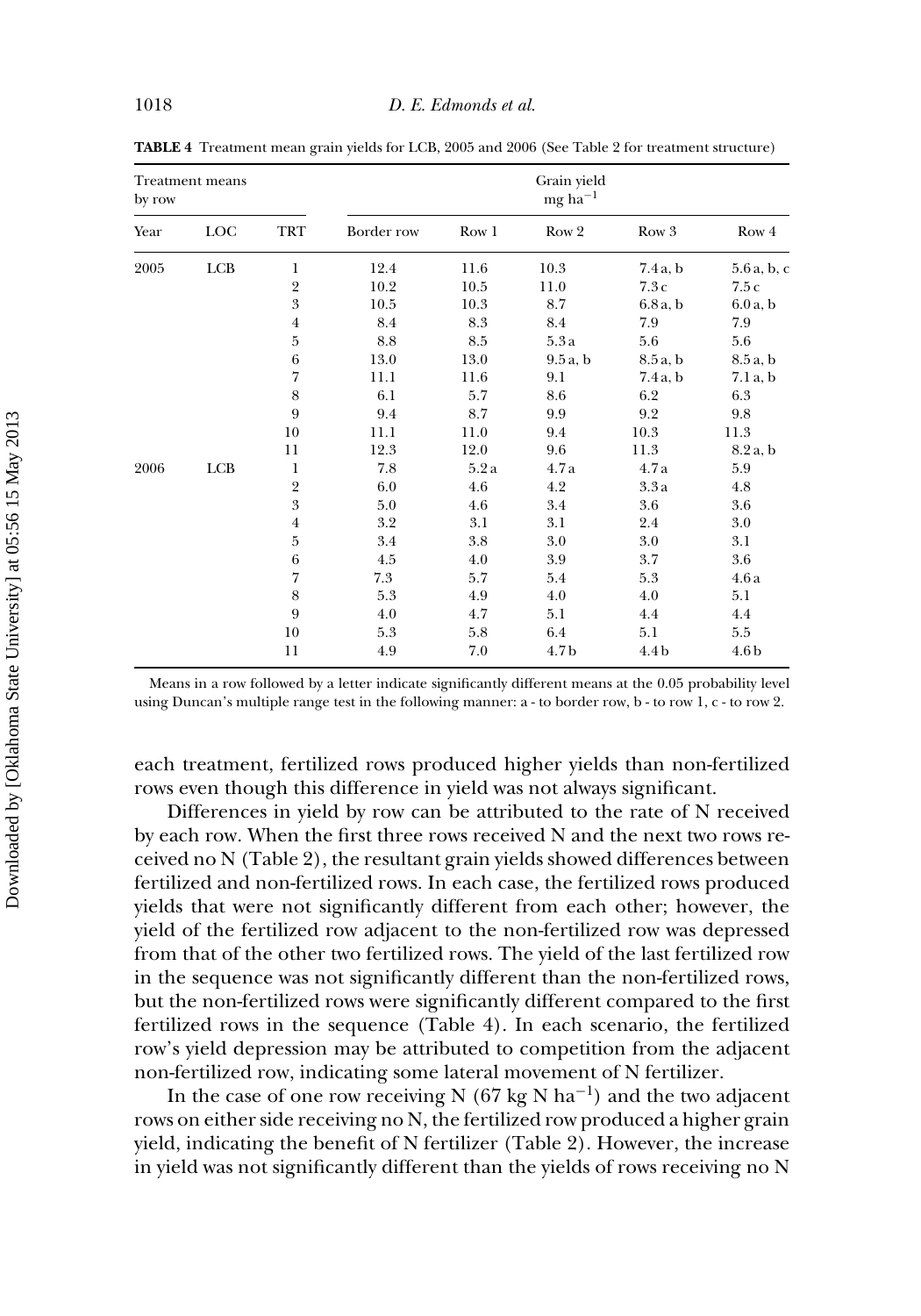(Table 4). Similarly, when the first two rows and the fourth row received N (134 kg ha<sup>-1</sup>) and the third and fifth rows received no N (Table 2), grain yields were depressed in the non-fertilized rows. However, grain yield in the fertilized row, between two non-fertilized rows, was the only yield that was significantly different (Table 4). The yield for row two was depressed from that of either of its neighbor rows, but this indicates that some lateral movement may have occurred to allow this yield to be higher than that of row four.

At LCB, in 2006, yields were significantly lower than those produced in 2005. For 2006, response to mid-season application of N fertilizer was limited and as a result, rows receiving N (34, 67, 100, and 134 kg N ha<sup>-1</sup>) did not produce significantly higher yields when compared to rows receiving no N fertilizer (Table 4). The few instances where significant yield differences occurred did not follow the same trend as 2005. The check (all five rows receiving 0 kg N ha<sup>-1</sup>) on average yielded more than four of the fertilized treatments, and produced yields nearly identical to two other fertilized treatments. This illustrates a limited response to N except for isolated cases (Table 4); however, the depressed yields produced for this site year show that yield was less impacted with rate of N applied and was more influenced by low moisture availability and high temperature.

Combining site years 2005 and 2006 resulted in trends similar to those found for 2005; however, overall yields were depressed due to low yields obtained in 2006. Significant yield differences occurred between non-fertilized rows adjacent to rows receiving higher rates of N (67, 100, and 134 kg N ha<sup>-1</sup>); low rates of N (34 kg N ha<sup>-1</sup>) did not result in significant yield differences when compared to adjacent rows (Table 5). Fertilized rows yielded more than non-fertilized rows across treatments.

| Treatment means by row |            |                | Grain yield mg ha <sup>-1</sup> |       |                  |            |            |  |  |
|------------------------|------------|----------------|---------------------------------|-------|------------------|------------|------------|--|--|
| Year                   | <b>LOC</b> | TRT            | Border row                      | Row 1 | Row <sub>2</sub> | Row 3      | Row 4      |  |  |
| 2005 and 2006          | <b>LCB</b> |                | 10.1                            | 8.4   | 7.5 a            | 6.1a, b    | 5.7a, b    |  |  |
|                        |            | $\overline{2}$ | 8.1                             | 7.5   | 7.6              | 5.3a, b, c | 6.1        |  |  |
|                        |            | 3              | 7.7                             | 7.5   | 6.1              | $5.2a$ , b | 4.8a, b    |  |  |
|                        |            | 4              | 5.8                             | 5.7   | 5.8              | 5.1        | 5.4        |  |  |
|                        |            | 5              | 6.1                             | 6.2   | 4.1              | 4.3        | 4.4        |  |  |
|                        |            | 6              | 8.7                             | 8.5   | 6.7a             | 6.1a, b    | 6.1a, b    |  |  |
|                        |            | 7              | 9.2                             | 8.7   | 7.2              | $6.3a$ , b | $5.8a$ , b |  |  |
|                        |            | 8              | 5.7                             | 5.3   | 6.3              | 5.1        | 5.7        |  |  |
|                        |            | 9              | 6.7                             | 6.7   | 7.5              | 6.8        | 7.1        |  |  |
|                        |            | 10             | 8.2                             | 8.4   | 7.9              | 7.7        | 8.4        |  |  |
|                        |            | 11             | 8.6                             | 9.5   | 7.2b             | 7.9        | $6.4a$ , b |  |  |

**TABLE 5** Mean treatment grain yields over site-years LCB, 2005 and 2006

Means in a row followed by a letter indicate significantly different means at the 0.05 probability level using Duncan's multiple range test in the following manner: a - to row 1, b - to row 2, c - to row 3.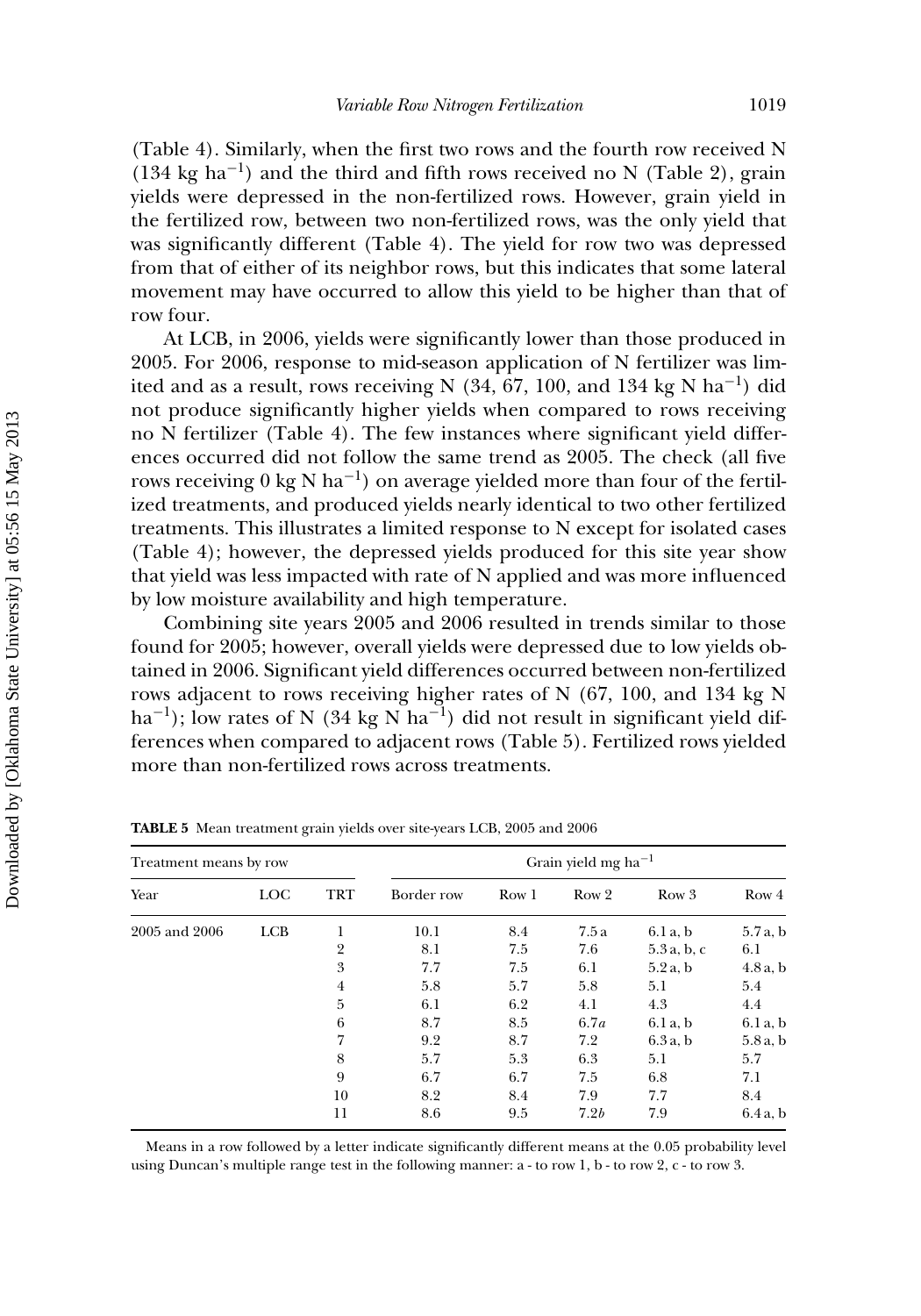| by row | <b>Treatment means</b> |                  |       |       | Grain yield<br>$mg$ ha <sup>-1</sup> |                  |                  |
|--------|------------------------|------------------|-------|-------|--------------------------------------|------------------|------------------|
| Year   | LOC                    | TRT              | Row 1 | Row 2 | Row 3                                | Row 4            | Row 5            |
| 2007   | LCB                    | 1                | 7.3   | 6.9   | 5.9                                  | 3.7a, b          | 4.4a             |
|        |                        | $\overline{2}$   | 9.2   | 9.7   | 5.1 a, b                             | 4.2a, b          | 5.2a, b          |
|        |                        | $\boldsymbol{3}$ | 7.5   | 8.2   | 3.6a, b                              | 3.9a, b          | 3.4a, b          |
|        |                        | $\overline{4}$   | 5.6   | 4.9   | 4.4                                  | 5.3              | 4.2              |
|        |                        | $\overline{5}$   | 9.4   | 4.8a  | 4.4a                                 | 5.5a             | 4.0a             |
|        |                        | $\,6\,$          | 6.2   | 4.7   | 3.5a                                 | 4.5              | 3.5a             |
|        |                        | 7                | 7.5   | 6.6   | 5.0                                  | 3.2a, b          | 3.5a, b          |
|        |                        | $\,8\,$          | 7.3   | 5.0   | 6.5                                  | 4.9              | 4.1 a            |
|        |                        | 9                | 5.4   | 3.9   | 3.4                                  | 3.9              | 4.5              |
|        |                        | 10               | 8.8   | 9.1   | 8.2                                  | 8.9              | 4.6a, b, c, d    |
|        |                        | 11               | 7.5   | 4.6   | 6.6                                  | $3.3a$ , c       | $2.9a$ , c       |
| 2007   | <b>HEN</b>             | $\mathbf{1}$     | 7.5   | 8.4   | 6.9                                  | 6.1 <sub>b</sub> | 6.2 <sub>b</sub> |
|        |                        | $\,2$            | 8.7   | 9.0   | 6.9 <sub>b</sub>                     | 6.5a, b          | 7.0 <sub>b</sub> |
|        |                        | $\boldsymbol{3}$ | 5.4   | 5.7   | 5.0                                  | 4.0              | 4.0              |
|        |                        | $\overline{4}$   | 7.8   | 7.4   | 6.9                                  | 5.7 a            | 7.1              |
|        |                        | $\bf 5$          | 8.6   | 7.2   | 5.4a                                 | 5.5a             | 6.6a             |
|        |                        | $\,6\,$          | 8.4   | 7.0   | 8.4                                  | $6.4a$ , c       | 6.7              |
|        |                        | 7                | 8.6   | 6.8 a | 5.2a                                 | 5.6 a            | 5.8 a            |
|        |                        | 8                | 7.0   | 6.5   | 7.3                                  | $4.8a$ , c       | 6.4              |
|        |                        | 9                | 5.4   | 4.8   | 4.6                                  | 5.3              | 6.1              |
|        |                        | 10               | 8.8   | 9.1   | 9.4                                  | 10.1             | 8.3d             |
|        |                        | 11               | 7.0   | 5.7   | 7.4                                  | 5.9              | $4.8a$ , c       |

**TABLE 6** Treatment mean grain yields for LCB and HEN, 2007 (see Table 3 for treatment structure)

Means in a row followed by a letter indicate significantly different means at the 0.05 probability level using Duncan's multiple range test in the following manner:  $a - to row 1$ ,  $b - to row 2$ ,  $c - to row 3$ ,  $d - to$ row 4.

With slight modifications to the treatment structure for 2007, the results for LCB were more revealing of variable N row fertilization. Significant yield differences occurred between N fertilized rows (67, 100, 134 kg N ha<sup>-1</sup>) and non-fertilized rows. Rows fertilized with the lower N rate (34 kg N ha<sup>-1</sup>) did not produce yields significantly different than non-fertilized rows (Table 6). For all treatments, excluding treatment four, fertilized rows produced higher yields than non-fertilized rows.

In the case where the first two rows were fertilized (134 kg N ha<sup>-1</sup>) and the next three rows were not fertilized (Table 3), results show a significant yield difference from the fertilized rows compared to the non-fertilized rows (Table 6). The third row, having received no N, had a depressed yield from that of either of the two fertilized rows, but it had a higher yield than either of the other two non-fertilized rows, suggesting that some lateral movement of N may have occurred as this row was in competition for nutrients with the adjacent fertilized row. Additionally, every non-fertilized row had a significantly lower yield than the fertilized rows (100 and 67 kg N ha<sup>-1</sup>) (Table 6). The two fertilized rows had significantly higher yields than the non-fertilized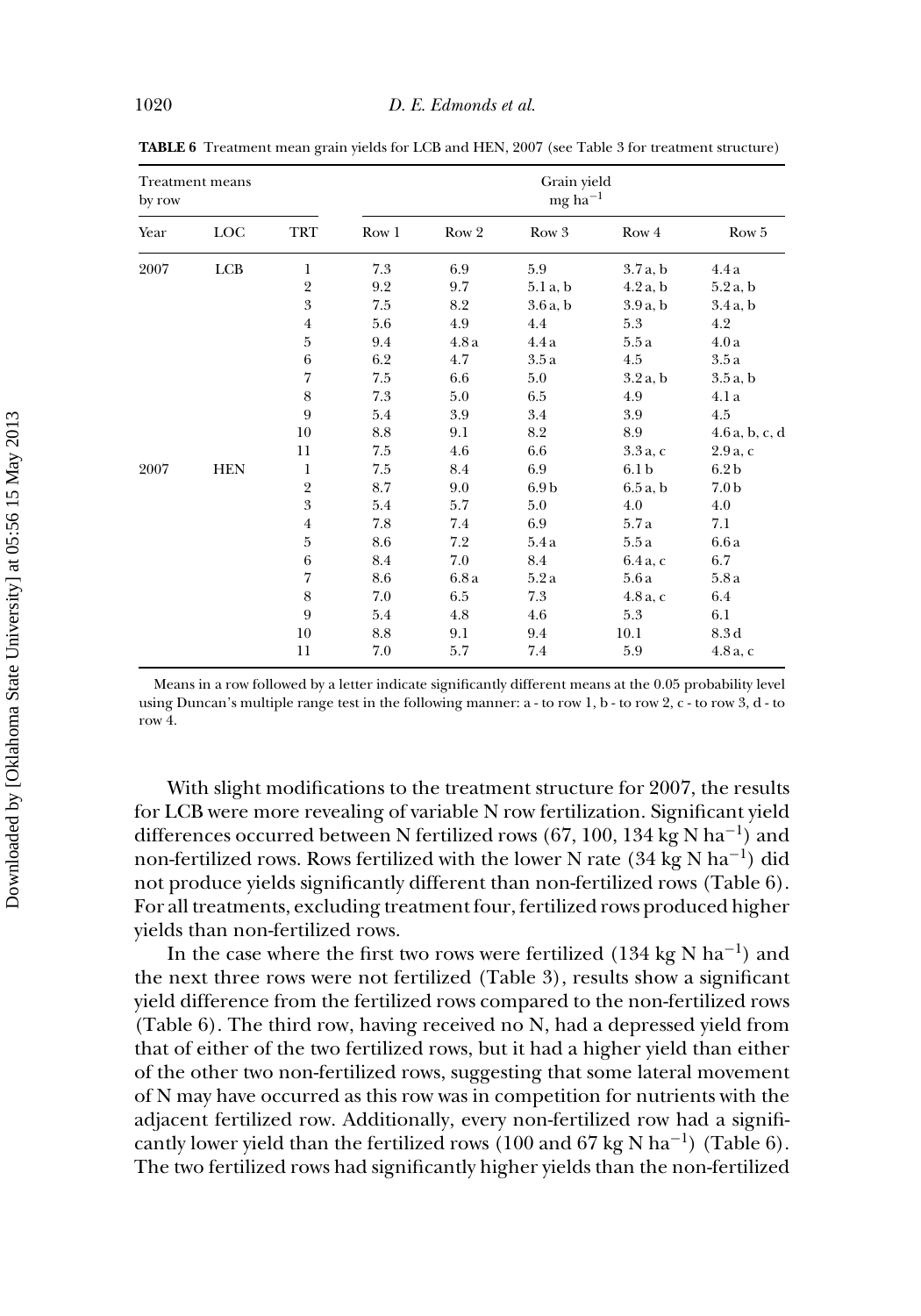rows, suggesting in this case that no lateral movement of N occurred, nor were rows at this spacing  $(0.76 \,\mathrm{m})$  in competition with one another for nutrients. Likewise, when the first row was the only fertilized row, receiving 134 kg N ha<sup>-1</sup>, and the four subsequent rows received no N fertilizer, each of the non-fertilized rows produced a significantly lower yield than the fertilized row. Additionally, the non-fertilized row immediately adjacent to the fertilized row did not have a higher yield than the non-fertilized row adjacent on the other side (Table 6). Reversing the treatment, in which the first four rows were fertilized (134 kg N ha<sup>-1</sup>) and row five was not fertilized (Table 3), the non-fertilized row's yield was significantly lower than that of the fertilized rows (Table 6), indicating that no lateral movement of N occurred.

It could be argued that competition for nutrients or lateral movement of N did occur, as was the case when rows four and five (0 kg N ha<sup>-1</sup>) had significantly lower yields than rows one or two which received 134 kg N ha<sup>-1</sup>, but was not significantly different than row three which also received no N. Row two's yield was depressed from that of row one, but higher than that of row three; likewise, row three's yield was higher than that of rows four and five. A non-fertilized row between two fertilized rows may help to increase the yield of the non-fertilized row. The non-fertilized row between two fertilized rows (67 or 134 kg N ha<sup>-1</sup>) resulted in a higher yield in the non-fertilized row when compared to the other non-fertilized rows within the treatment (Table 6). Furthermore, in some cases, any non-fertilized row adjacent to a fertilized row benefited from the fertilizer applied. Only those rows not adjacent to a fertilized row resulted in significantly lower yields. In other cases, only rows between two fertilized rows benefited from fertilizer application, while adjacent rows, even to fertilized rows, produced significantly lower yields if the row was not between two fertilized rows. (Table 6).

The HEN site produced significantly different yields between fertilized and non-fertilized rows (Table 6). Rows with higher N rates (100 and 134 kg N ha−1) produced yields significantly different than rows receiving no N, while lower N rates (34 and 67 kg N ha<sup>-1</sup>) did not produce significantly different yields when compared to rows receiving no N. With the exception of treatment six, all treatments followed a similar trend. All fertilized rows yielded higher, although not always significantly, than non-fertilized rows.

Results indicate that some lateral movement or competition for N among rows existed. In some cases, a row having received no N, but adjacent to a fertilized row, produced a higher yield than the other rows receiving no N; however, the yield was still lower than the fertilized row (134 kg N ha<sup>-1</sup>). This suggests that the non-fertilized row adjacent to the fertilized row received some benefit from the applied N. In the case of varying N rate from row to row, non-fertilized rows yielded significantly lower than the row with the highest fertilizer rate (134 kg N ha<sup>-1</sup>), but not to the row receiving 67 kg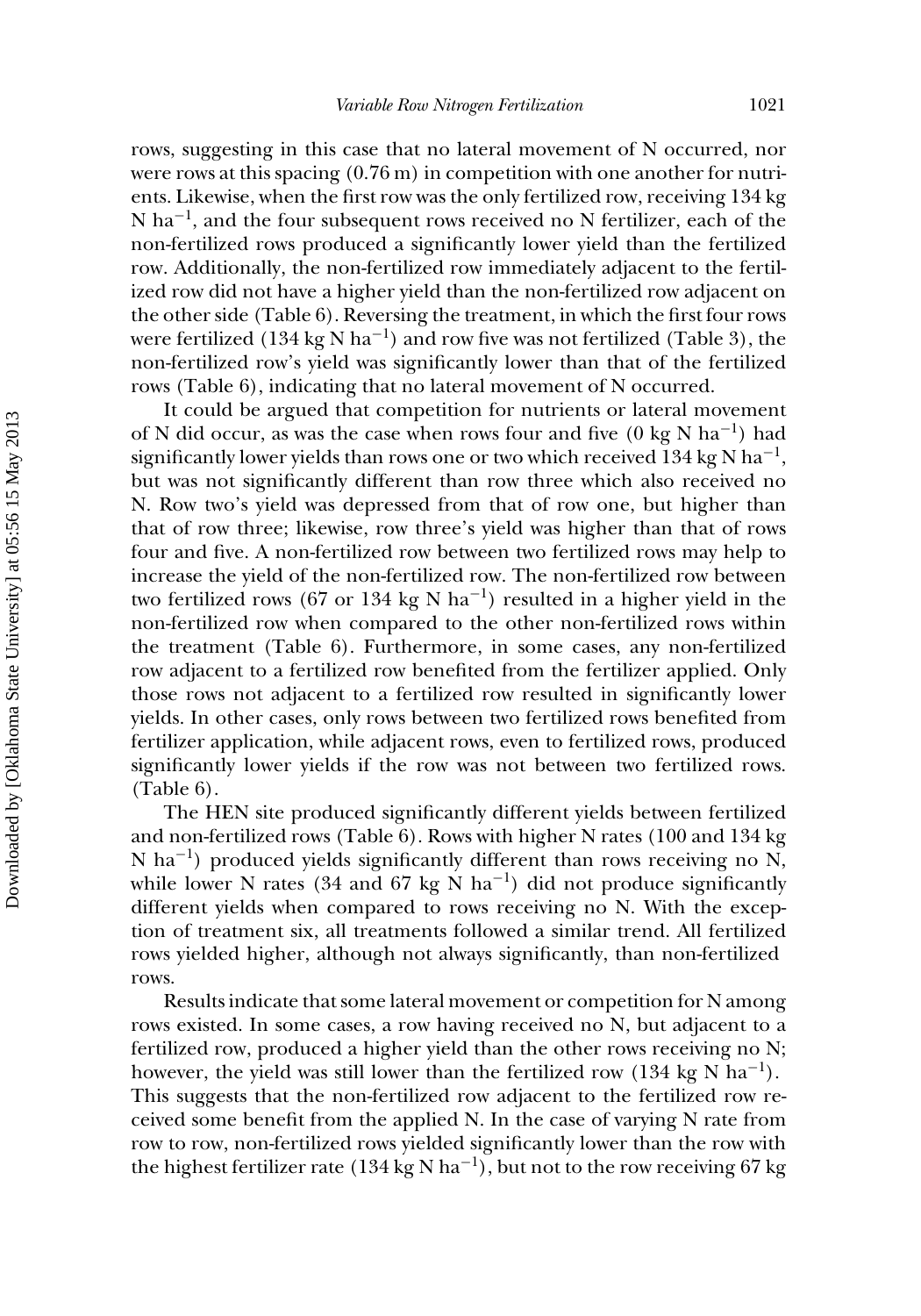| <b>Treatment means</b><br>by row |             |                |                  | Grain yield<br>$mg$ ha <sup>-1</sup> |                  |            |               |
|----------------------------------|-------------|----------------|------------------|--------------------------------------|------------------|------------|---------------|
| Year                             | LOC         | <b>TRT</b>     | Row <sub>1</sub> | Row 2                                | Row 3            | Row 4      | Row 5         |
| 2007                             | HEN and LCB | 1              | 7.4              | 7.6                                  | 6.4              | 4.9a, b    | 5.3a, b       |
|                                  |             | $\overline{2}$ | 8.9              | 9.3                                  | 6.0a, b          | $5.3a$ , b | 6.1a, b       |
|                                  |             | 3              | 6.5              | 6.9                                  | 4.3a, b          | 3.9a, b    | 3.7a, b       |
|                                  |             | $\overline{4}$ | 6.7              | 6.2                                  | 5.6              | 5.5        | 5.6           |
|                                  |             | 5              | 9.0              | 6.0a                                 | 4.9a             | 5.5a       | 5.3a          |
|                                  |             | $\,6\,$        | 7.3              | 5.8                                  | 5.9              | 5.4a       | 5.1a          |
|                                  |             | 7              | 8.1              | 6.7                                  | 5.1a, b          | 4.4a, b    | 4.6a, b       |
|                                  |             | 8              | 7.2              | 5.7                                  | 6.9              | $4.8a$ , c | $5.3a$ , c    |
|                                  |             | 9              | 5.4              | 4.4                                  | 4.0              | 4.6        | 5.3           |
|                                  |             | 10             | 8.8              | 9.1                                  | 8.8              | 9.5        | 6.4a, b, c, d |
|                                  |             | 11             | 7.2              | 5.2a                                 | 7.0 <sub>b</sub> | $4.6a$ , c | $3.9a$ , c    |

**TABLE 7** Mean treatment grain yields over site-years HEN and LCB, 2007

Means in a row followed by a letter indicate significantly different means at the 0.05 probability level using Duncan's multiple range test in the following manner: a - to row 1, b - to row 2, c - to row 3, d - to row 4.

N ha<sup>-1</sup>. However, the yield of the row receiving 67 kg N ha<sup>-1</sup> was higher than that of the non-fertilized rows, suggesting a response to the N applied (Table 6).

A non-fertilized row between fertilized rows may receive some benefit from the fertilized rows. The yield of the non-fertilized row was lower than that of the fertilized row, but higher than that of the other non-fertilized rows. However, the non-fertilized row adjacent to the fertilized row yielded significantly lower than the fertilized rows (Table 6). Additionally, a non-fertilized row between fertilized rows and adjacent to fertilized rows produced a lower yield, though not significantly lower. However, a non-fertilized row next to another non-fertilized row produced a yield significantly lower than either of the fertilized rows (Table 6), suggesting that the non-fertilized rows between or adjacent to fertilized rows may receive some benefit from the N applied.

Combining site years LCB and HEN 2007 resulted in trends similar to those found for each site year. Significant yield differences occurred between non-fertilized rows adjacent to rows receiving higher rates of N (67, 100, and 134 kg N ha<sup>-1</sup>); low rates of N (34 kg N ha<sup>-1</sup>) did not result in significant yield differences when compared to adjacent rows (Table 7). Fertilized rows yielded more than non-fertilized rows across all treatments.

#### **DISCUSSION AND CONCLUSIONS**

This study reports the effects of applying different N rates to different rows and the ensuing by-row maize grain yields. Low by-row rates of N (34 kg N ha<sup>-1</sup>) did not produce significantly different yields for any site year when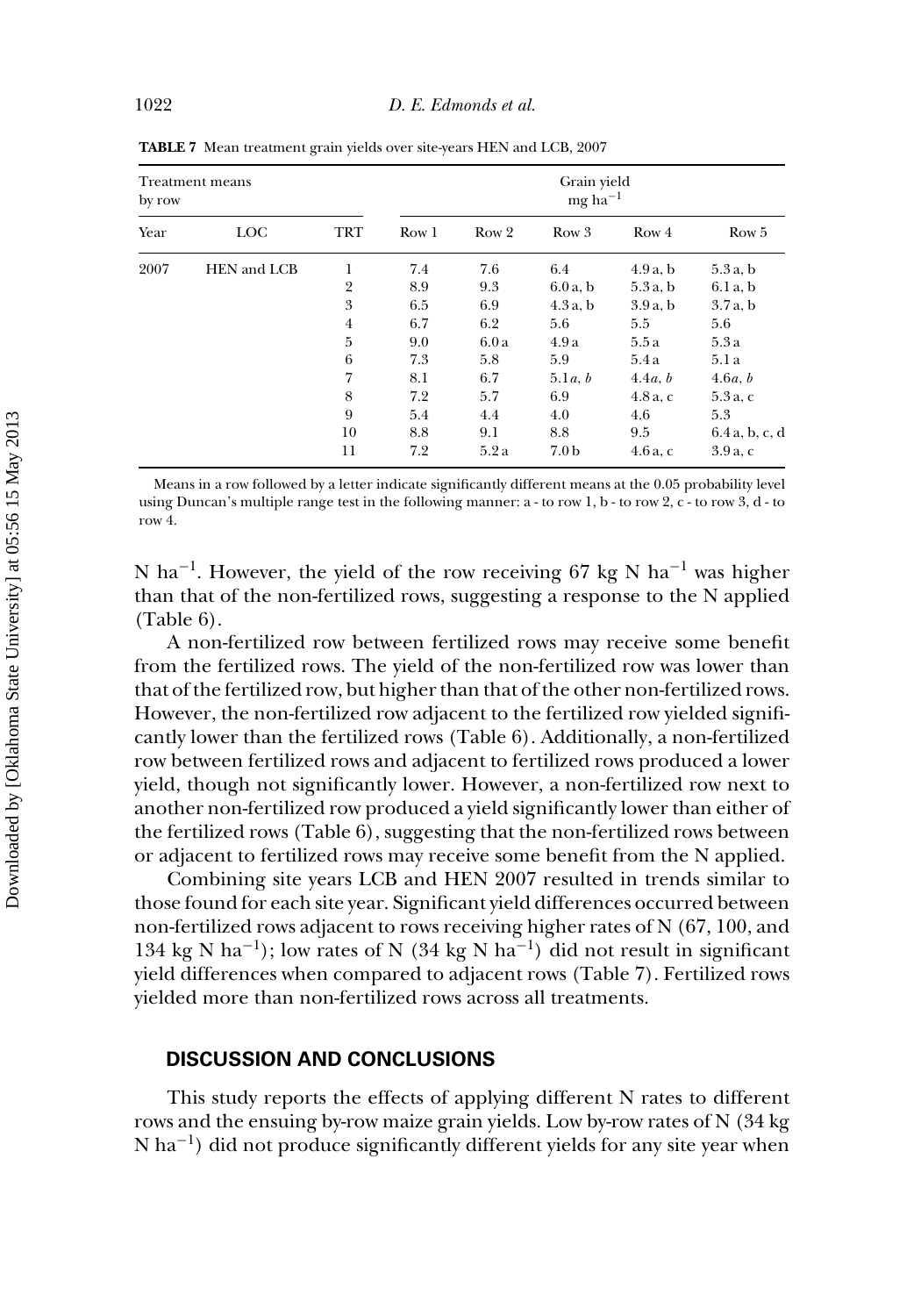compared to the  $0 \text{ kg N} \text{ ha}^{-1}$  check. Even when N stress was severe, applying low N rates (34 kg N ha−1) mid-season (V6–V8) had no effect on resultant by-row grain yields. However, at the higher N rates (*>*67 kg N ha−1), yield increases were observed. For this study, there were obvious minimum amounts of N that were required by-row to affect maize grain yield changes. Higher N rates (100 and 134 kg N ha<sup>-1</sup>) did produce significantly higher yields in those rows for all site years. The significance of the 67 kg N ha<sup>-1</sup> application rate varied from site year to site year. In most cases, non-fertilized rows received little or no benefit from N applied to neighboring rows; however, there were instances where this benefit could be seen. Nonetheless, even if a benefit occurred, the resultant yield was depressed from that of the neighboring fertilized row(s), suggesting that the non-fertilized row's yield potential had been dampened by lack of adequate N. Row by row differences were seen due to no N and/or added N applied to each specific row, indicating that lateral movement of N was variable from year to year and from row to row. Results from this study showed that N needs to be applied to each row, since non-fertilized rows did not benefit from N applied to adjacent rows.

#### **REFERENCES**

- Blackshaw, R. E., G. Semach, and H. H. Janzen. 2002. Fertilizer application method affects nitrogen uptake in weeds and wheat. *Weed Science* 50: 634–641.
- Blaylock, A. D., J. G. Benjamin, and R. M. Cruse. 1990. Microplot design for determining corn recovery of nitrogen fertilizer applied in the row. *Soil Science Society of America Journal* 54: 930–933.
- Bloom, A. J., P. A. Meyerhoff, A. R. Taylor, and T. L. Rost. 2003. Root development and absorption of ammonium and nitrate from the rhizosphere. *Journal of Plant Growth Regulation* 21: 416–431.

Durst, P. T., and D. B. Beegle. 1999. Nitrogen fertilization of corn. Agronomy Facts 12. University Park, PA: Pennsylvania State Cooperative Extension, Pennsylvania State University.

FAO. 2007. FAOSTAT. Available at http://faostat.fao.org (Accessed 3 Dececember 2007).

Ghaffarzadeh, M., F. G. Prechac, R. M. Cruse, and M. M. Harbur. 1998. Fertilizer and soil nitrogen use ´ by corn and border crops in a strip intercropping system. *Agronomy Journal* 90: 758–762.

Hanway, J. J. 1963. Growth stages of corn (*Zea mays*, L.). *Agronomy Journal* 55: 487–492.

- Hefner, S. G., and P. W. Tracy. 1995. Corn production using alternate furrow nitrogen fertilization and irrigation. *Journal of Production Agriculture* 8: 66–69.
- Johnson, J. W., and L. T. Kurtz. 1974. A technique for reducing 15N required for field experiments with labeled nitrogen fertilizer. *Soil Science* 117: 315–317.
- Jokela, W. E., and G. W. Randall. 1987. A nitrogen-15 microplot design for measuring plant and soil recovery of fertilizer nitrogen applied to corn. *Agronomy Journal* 79: 322–325.
- Lehrsch, G. A., R. E. Sojka, and D. T. Westermann. 2000. Nitrogen placement, row spacing, and furrow irrigation water positioning effects on corn yield. *Agronomy Journal* 92: 1266–1275.
- Miller, A. J., and M. D. Cramer. 2004. Root nitrogen acquisition and assimilation. *Plant and Soil* 274: 1–36.
- Murrell, S. 2006. Fertilizer nitrogen BMPs for corn in the northcentral region. *Better Crops* 90(2): 16–18.
- Patterson, D. T. 1995. Effects of environmental stress on weed/crop interactions. *Weed Science* 43: 483– 490.
- Pingali, P. L. 2000. 1999/2000 World maize facts and trends, meeting world maize needs: Technological opportunities and priorities for the public sector. Mexico City: CIMMYT.
- Raun, W. R., and G. V. Johnson. 1999. Improving nitrogen use efficiency for cereal production. *Agronomy Journal* 91: 357–363.